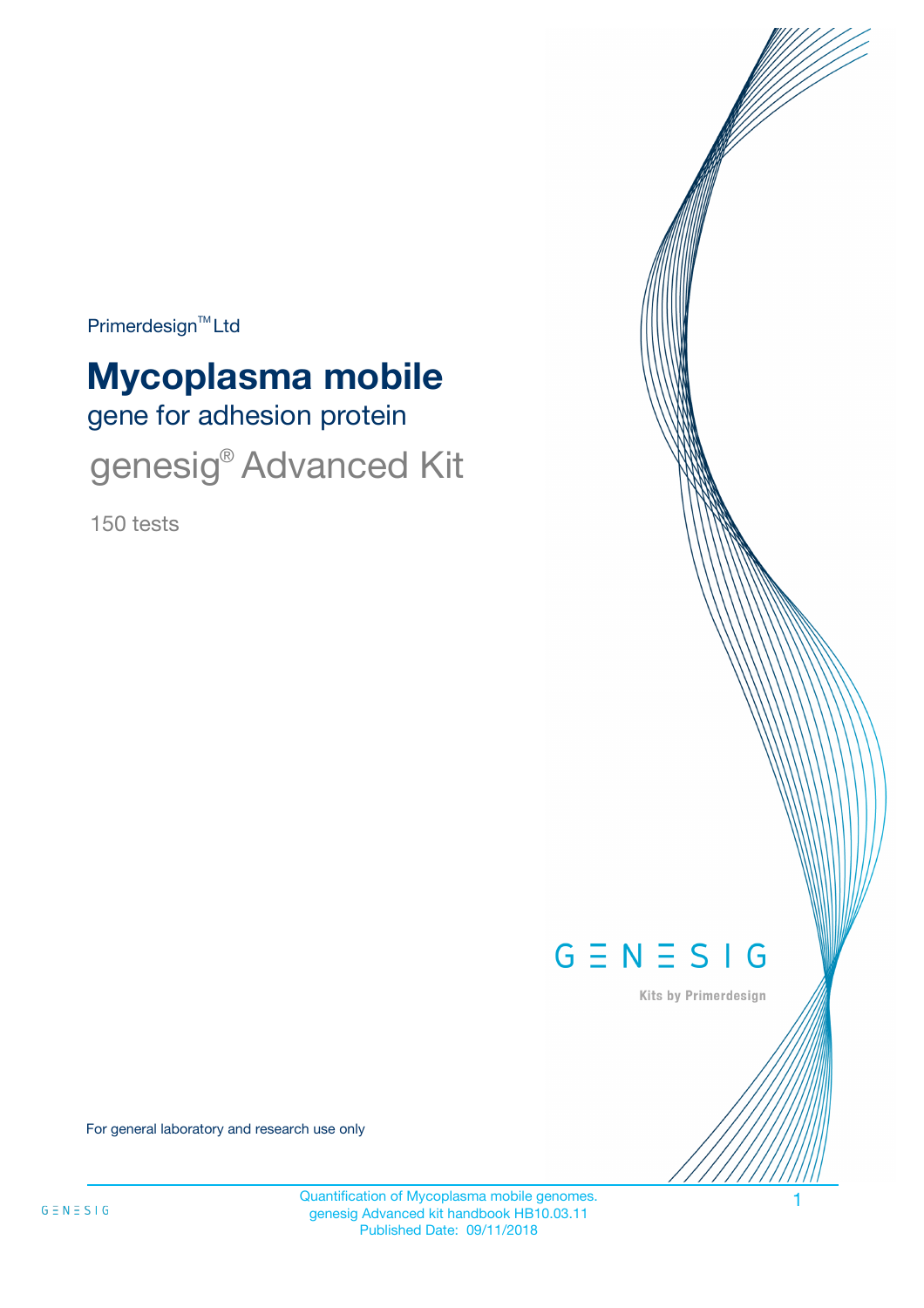## Introduction to Mycoplasma mobile

Mycoplasma mobile is a gram positive bacterium in the genus Mycoplasma. Species in the genus Mycoplasma are self-replicating, wall-less bacteria with small genomes, with fewer than 1000 genes. This feature means they are one of the best represented phylogenetic classes.

Initially isolated from the Tench fish (Tinca tinca) in the 1970s, M.mobile is pathogenic and binds to the gills of freshwater fish causing necrosis. M.mobile grows optimally at 20°C and can be distinguished through the characteristic of "smooth translocation" in which it glides across a glass surface at speeds of up to 7μm/sec. This is an ATP-powered process where the organisms' "leg proteins" propel the cells by repeatedly catching and releasing sialic acids on the solid surface. This gliding motion is thought to be involved in M.mobile parasitism. The organism has various mechanisms that allow it to evade host immune systems.

Fast and accurate detection with real time PCR can be extremely beneficial.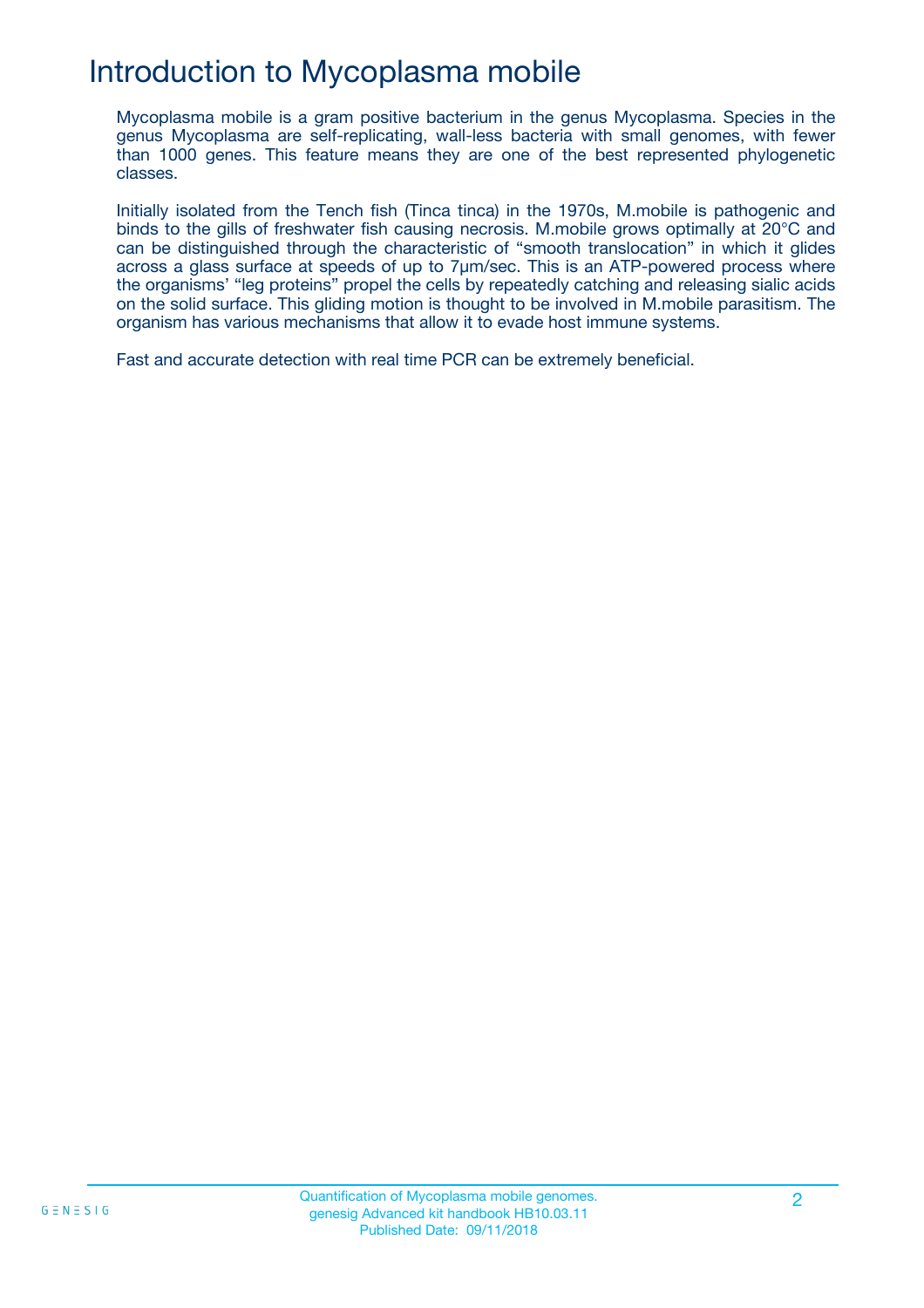## **Specificity**

The Primerdesign genesig Kit for Mycoplasma mobile (M.mobile) genomes is designed for the in vitro quantification of M.mobile genomes. The kit is designed to have a broad detection profile. Specifically, the primers represent 100% homology with over 95% of the NCBI database reference sequences available at the time of design.

The dynamics of genetic variation means that new sequence information may become available after the initial design. Primerdesign periodically reviews the detection profiles of our kits and when required releases new versions.

At the time of design there were a limited number of M.mobile sequences available in the NCBI database. Therefore any variation between strains yet to be sequenced may not be reflected in the design. All assay designs are periodically reviewed to ensure the design is still effective with any updates to publicly available sequences.

If you require further information, or have a specific question about the detection profile of this kit then please send an e.mail to enquiry@primerdesign.co.uk and our bioinformatics team will answer your question.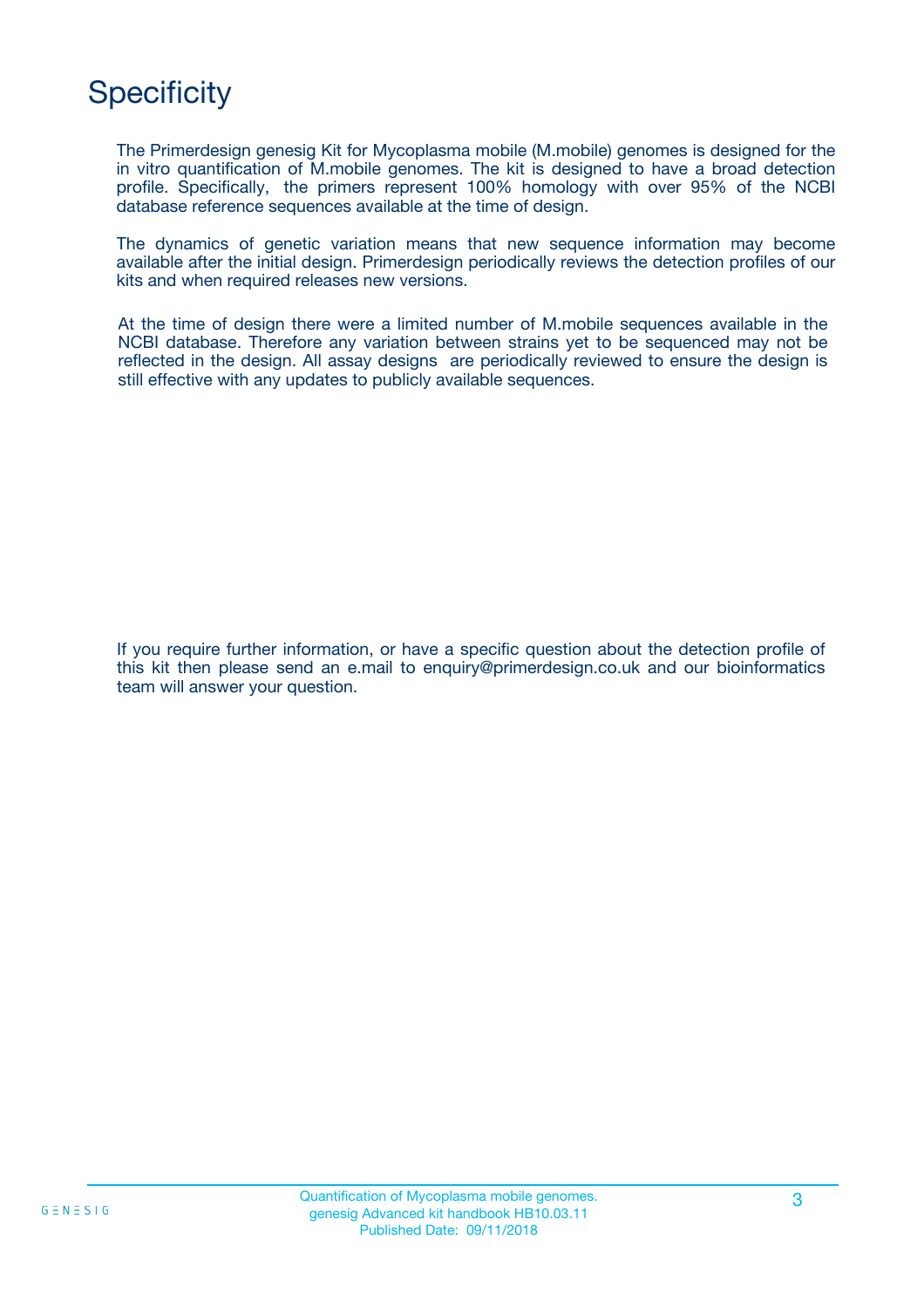## Kit contents

- **M.mobile specific primer/probe mix (150 reactions BROWN)** FAM labelled
- **M.mobile positive control template (for Standard curve RED)**
- **Internal extraction control primer/probe mix (150 reactions BROWN)** VIC labelled as standard
- **Internal extraction control DNA (150 reactions BLUE)**
- **Endogenous control primer/probe mix (150 reactions BROWN)** FAM labelled
- **RNase/DNase free water (WHITE)** for resuspension of primer/probe mixes
- **Template preparation buffer (YELLOW)** for resuspension of internal control template, positive control template and standard curve preparation

### Reagents and equipment to be supplied by the user

#### **Real-time PCR Instrument**

#### **Extraction kit**

This kit is recommended for use with genesig Easy DNA/RNA extraction kit. However, it is designed to work well with all processes that yield high quality RNA and DNA with minimal PCR inhibitors.

#### **oasig**TM **lyophilised or Precision**®**PLUS 2X qPCR Master Mix**

This kit is intended for use with oasig or PrecisionPLUS2X qPCR Master Mix.

**Pipettors and Tips**

**Vortex and centrifuge**

#### **Thin walled 1.5 ml PCR reaction tubes**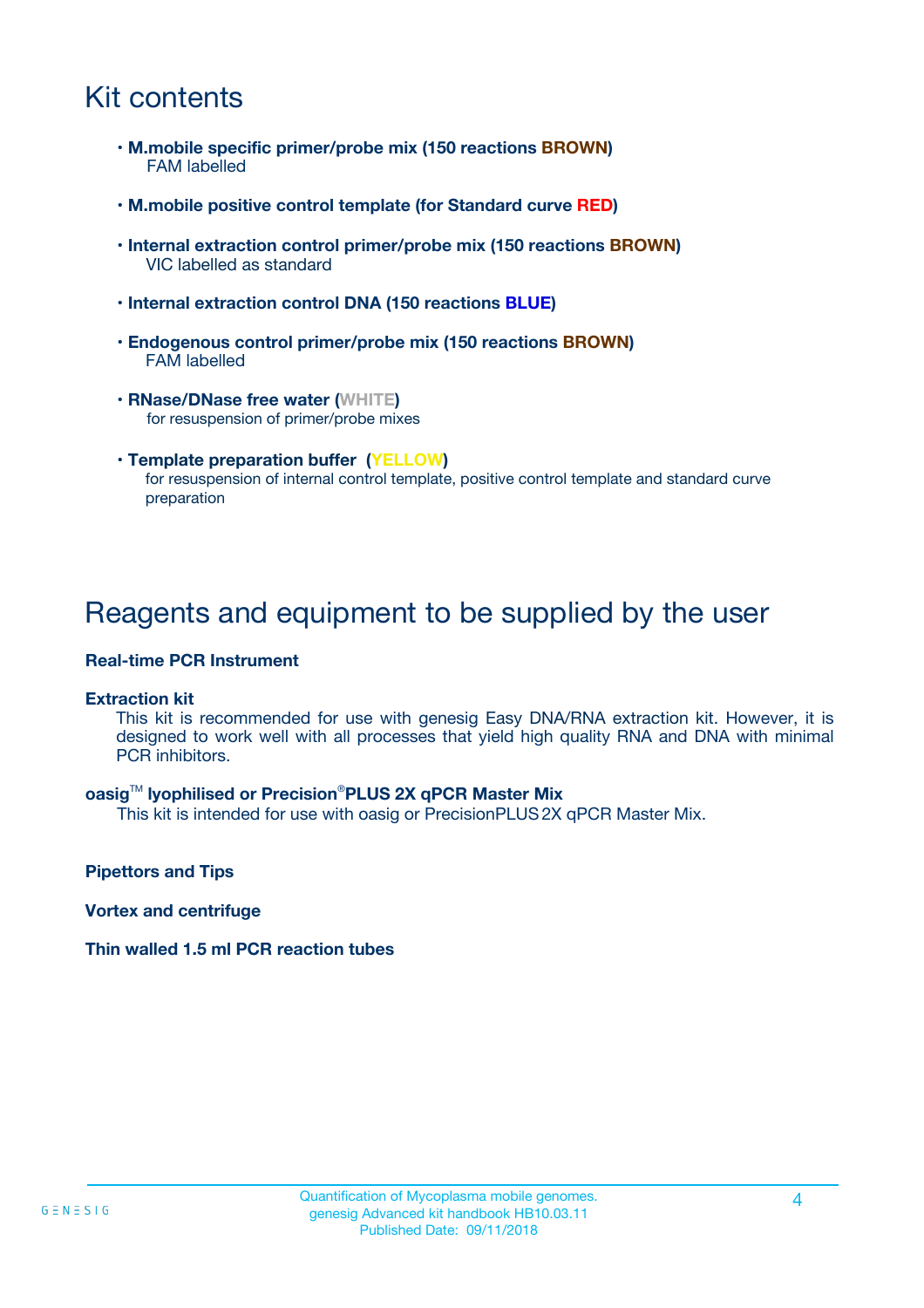### Kit storage and stability

This kit is stable at room temperature but should be stored at -20ºC on arrival. Once the lyophilised components have been resuspended they should not be exposed to temperatures above -20°C for longer than 30 minutes at a time and unnecessary repeated freeze/thawing should be avoided. The kit is stable for six months from the date of resuspension under these circumstances.

If a standard curve dilution series is prepared this can be stored frozen for an extended period. If you see any degradation in this serial dilution a fresh standard curve can be prepared from the positive control.

Primerdesign does not recommend using the kit after the expiry date stated on the pack.

### Suitable sample material

All kinds of sample material suited for PCR amplification can be used. Please ensure the samples are suitable in terms of purity, concentration, and DNA integrity (An internal PCR control is supplied to test for non specific PCR inhibitors). Always run at least one negative control with the samples. To prepare a negative-control, replace the template DNA sample with RNase/DNase free water.

### Dynamic range of test

Under optimal PCR conditions genesig M.mobile detection kits have very high priming efficiencies of >95% and can detect less than 100 copies of target template.

### Notices and disclaimers

This product is developed, designed and sold for research purposes only. It is not intended for human diagnostic or drug purposes or to be administered to humans unless clearly expressed for that purpose by the Food and Drug Administration in the USA or the appropriate regulatory authorities in the country of use. During the warranty period Primerdesign genesig detection kits allow precise and reproducible data recovery combined with excellent sensitivity. For data obtained by violation to the general GLP guidelines and the manufacturer's recommendations the right to claim under guarantee is expired. PCR is a proprietary technology covered by several US and foreign patents. These patents are owned by Roche Molecular Systems Inc. and have been sub-licensed by PE Corporation in certain fields. Depending on your specific application you may need a license from Roche or PE to practice PCR. Additional information on purchasing licenses to practice the PCR process may be obtained by contacting the Director of Licensing at Roche Molecular Systems, 1145 Atlantic Avenue, Alameda, CA 94501 or Applied Biosystems business group of the Applera Corporation, 850 Lincoln Centre Drive, Foster City, CA 94404. In addition, the 5' nuclease assay and other homogeneous amplification methods used in connection with the PCR process may be covered by U.S. Patents 5,210,015 and 5,487,972, owned by Roche Molecular Systems, Inc, and by U.S. Patent 5,538,848, owned by The Perkin-Elmer Corporation.

## Trademarks

Primerdesign™ is a trademark of Primerdesign Ltd.

genesig $^\circledR$  is a registered trademark of Primerdesign Ltd.

The PCR process is covered by US Patents 4,683,195, and 4,683,202 and foreign equivalents owned by Hoffmann-La Roche AG. BI, ABI PRISM® GeneAmp® and MicroAmp® are registered trademarks of the Applera Genomics (Applied Biosystems Corporation). BIOMEK® is a registered trademark of Beckman Instruments, Inc.; iCycler™ is a registered trademark of Bio-Rad Laboratories, Rotor-Gene is a trademark of Corbett Research. LightCycler™ is a registered trademark of the Idaho Technology Inc. GeneAmp®, TaqMan® and AmpliTaqGold® are registered trademarks of Roche Molecular Systems, Inc., The purchase of the Primerdesign™ reagents cannot be construed as an authorization or implicit license to practice PCR under any patents held by Hoffmann-LaRoche Inc.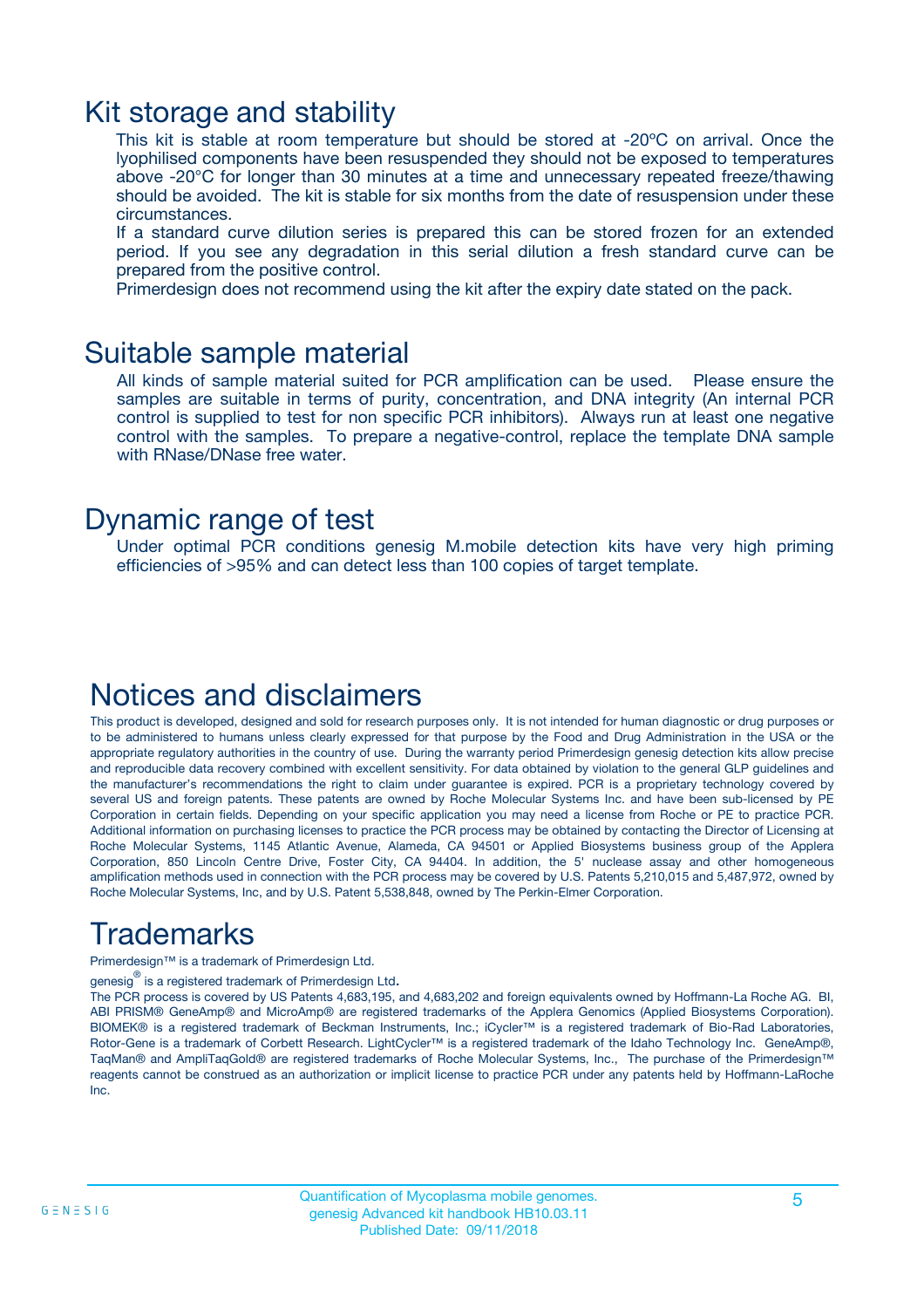### Principles of the test

#### **Real-time PCR**

A M.mobile specific primer and probe mix is provided and this can be detected through the FAM channel.

The primer and probe mix provided exploits the so-called TaqMan® principle. During PCR amplification, forward and reverse primers hybridize to the M.mobile DNA. A fluorogenic probe is included in the same reaction mixture which consists of a DNA probe labeled with a 5`-dye and a 3`-quencher. During PCR amplification, the probe is cleaved and the reporter dye and quencher are separated. The resulting increase in fluorescence can be detected on a range of qPCR platforms.

#### **Positive control**

For copy number determination and as a positive control for the PCR set up, the kit contains a positive control template. This can be used to generate a standard curve of M.mobile copy number / Cq value. Alternatively the positive control can be used at a single dilution where full quantitative analysis of the samples is not required. Each time the kit is used, at least one positive control reaction must be included in the run. A positive result indicates that the primers and probes for detecting the target M.mobile gene worked properly in that particular experimental scenario. If a negative result is obtained the test results are invalid and must be repeated. Care should be taken to ensure that the positive control does not contaminate any other kit component which would lead to false-positive results. This can be achieved by handling this component in a Post PCR environment. Care should also be taken to avoid cross-contamination of other samples when adding the positive control to the run. This can be avoided by sealing all other samples and negative controls before pipetting the positive control into the positive control well.

#### **Negative control**

To validate any positive findings a negative control reaction should be included every time the kit is used. For this reaction the RNase/DNase free water should be used instead of template. A negative result indicates that the reagents have not become contaminated while setting up the run.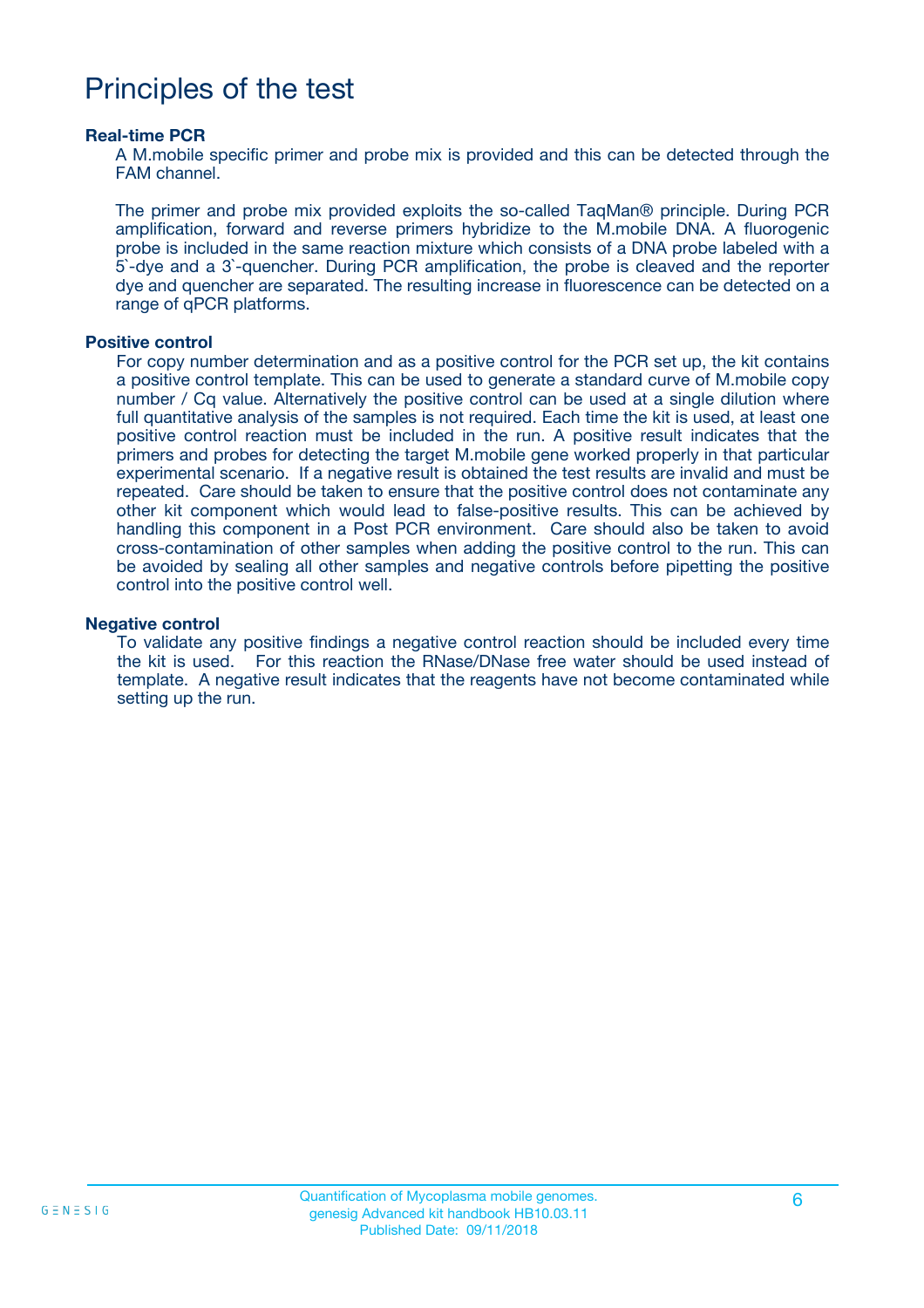#### **Internal DNA extraction control**

When performing DNA extraction, it is often advantageous to have an exogenous source of DNA template that is spiked into the lysis buffer. This control DNA is then co-purified with the sample DNA and can be detected as a positive control for the extraction process. Successful co-purification and qPCR for the control DNA also indicates that PCR inhibitors are not present at a high concentration.

A separate primer and probe mix are supplied with this kit to detect the exogenous DNA using qPCR. The primers are present at PCR limiting concentrations which allows multiplexing with the target sequence primers. Amplification of the control DNA does not interfere with detection of the M.mobile target DNA even when present at low copy number. The Internal control is detected through the VIC channel and gives a Cq value of 28+/-3.

#### **Endogenous control**

To confirm extraction of a valid biological template, a primer and probe mix is included to detect an endogenous gene. Detection of the endogenous control is through the FAM channel and it is NOT therefore possible to perform a multiplex with the M.mobile primers. A poor endogenous control signal may indicate that the sample did not contain sufficient biological material.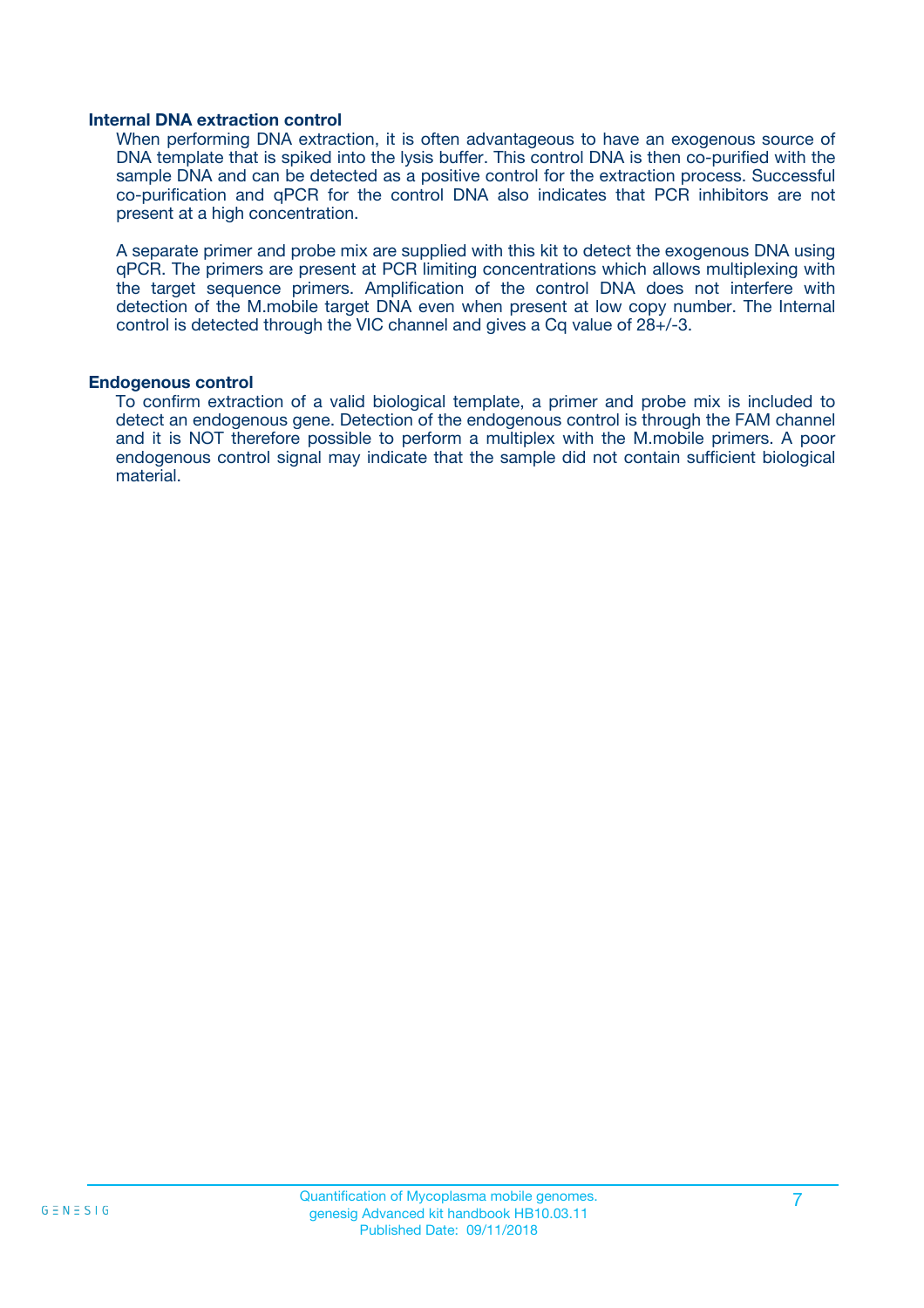### Resuspension protocol

To minimize the risk of contamination with foreign DNA, we recommend that all pipetting be performed in a PCR clean environment. Ideally this would be a designated PCR lab or PCR cabinet. Filter tips are recommended for all pipetting steps.

- **1. Pulse-spin each tube in a centrifuge before opening.** This will ensure lyophilised primer and probe mix is in the base of the tube and is not spilt upon opening the tube.
- **2. Resuspend the primer/probe mixes in the RNase/DNase free water supplied, according to the table below:**

To ensure complete resuspension, vortex each tube thoroughly.

| Component - resuspend in water                       |          |  |
|------------------------------------------------------|----------|--|
| <b>Pre-PCR pack</b>                                  |          |  |
| M.mobile primer/probe mix (BROWN)                    | $165$ µl |  |
| Internal extraction control primer/probe mix (BROWN) | $165$ µl |  |
| Endogenous control primer/probe mix (BROWN)          | 165 µl   |  |

**3. Resuspend the internal control template and positive control template in the template preparation buffer supplied, according to the table below:** To ensure complete resuspension, vortex each tube thoroughly.

| Component - resuspend in template preparation buffer |  |  |  |
|------------------------------------------------------|--|--|--|
| <b>Pre-PCR heat-sealed foil</b>                      |  |  |  |
| Internal extraction control DNA (BLUE)               |  |  |  |
| <b>Post-PCR heat-sealed foil</b>                     |  |  |  |
| M.mobile Positive Control Template (RED) *           |  |  |  |

\* This component contains high copy number template and is a VERY significant contamination risk. It must be opened and handled in a separate laboratory environment, away from the other components.

### DNA extraction

The internal extraction control DNA can be added either to the DNA lysis/extraction buffer or to the DNA sample once it has been resuspended in lysis buffer.

**DO NOT add the internal extraction control DNA directly to the unprocessed biological sample as this will lead to degradation and a loss in signal.**

- **1. Add 4µl of the Internal extraction control DNA (BLUE) to each sample in DNA lysis/extraction buffer per sample.**
- **2. Complete DNA extraction according to the manufacturers protocols.**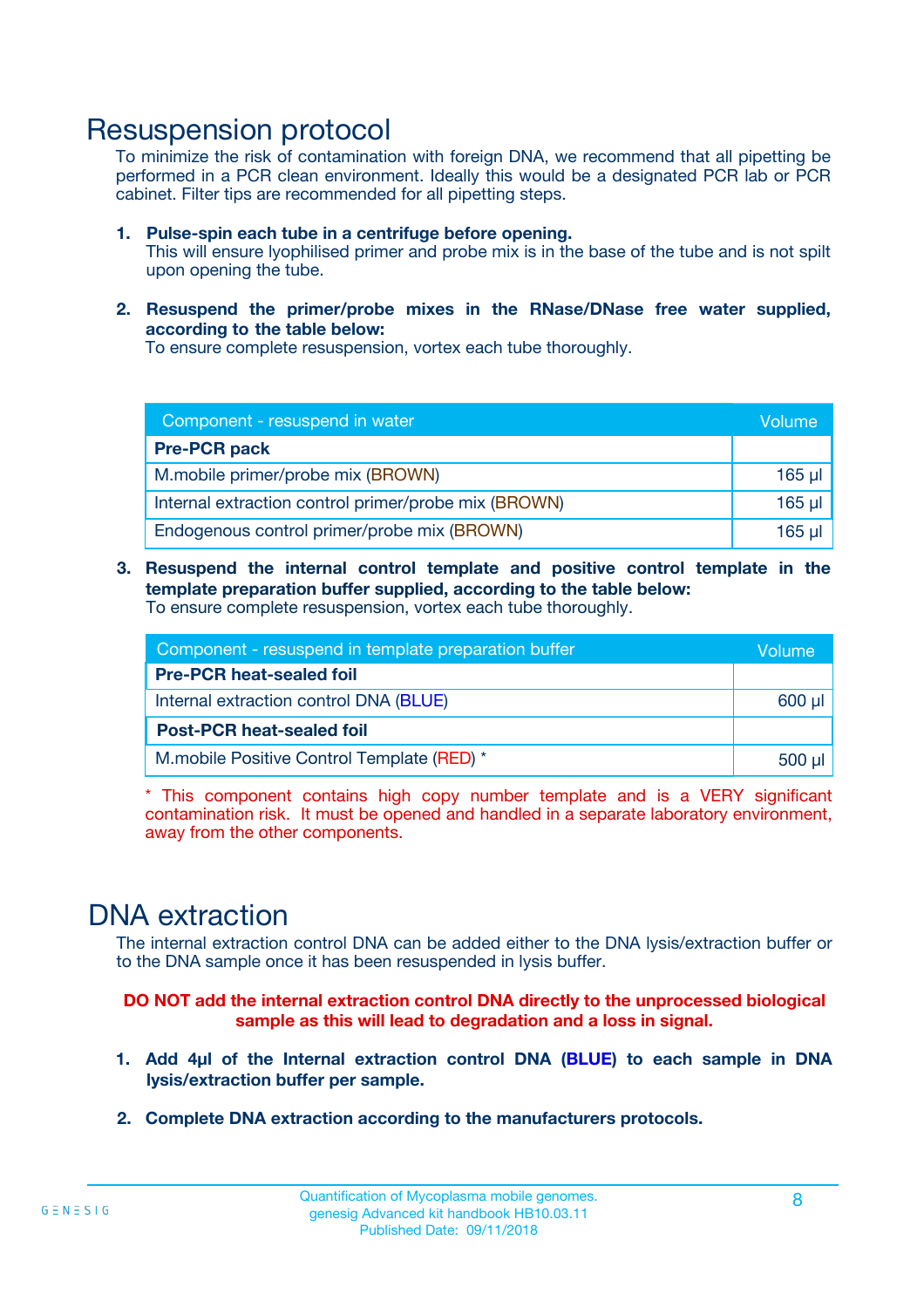# qPCR detection protocol

**1. For each DNA sample prepare a reaction mix according to the table below:** Include sufficient reactions for positive and negative controls.

| Component                                            | Volume       |
|------------------------------------------------------|--------------|
| oasig or PrecisionPLUS 2X qPCR Master Mix            | 10 µ $\vert$ |
| M.mobile primer/probe mix (BROWN)                    | 1 µI         |
| Internal extraction control primer/probe mix (BROWN) | 1 µl         |
| <b>RNase/DNase free water (WHITE)</b>                | $3 \mu$      |
| <b>Final Volume</b>                                  | 15 µl        |

**2. For each DNA sample prepare an endogenous control reaction according to the table below (Optional):**

**This control reaction will provide useful information regarding the quality of the biological sample.**

| Component                                   | Volume   |
|---------------------------------------------|----------|
| oasig or PrecisionPLUS 2X qPCR Master Mix   | $10 \mu$ |
| Endogenous control primer/probe mix (BROWN) | 1 µI     |
| <b>RNase/DNase free water (WHITE)</b>       | $4 \mu$  |
| <b>Final Volume</b>                         | 15 µl    |

- **3. Pipette 15µl of each mix into individual wells according to your qPCR experimental plate set up.**
- **4. Prepare sample DNA templates for each of your samples.**
- **5. Pipette 5µl of DNA template into each well, according to your experimental plate set up.**

For negative control wells use 5µl of RNase/DNase free water. The final volume in each well is 20ul.

**6. If a standard curve is included for quantitative analysis, prepare a reaction mix according to the table below:**

| Component                                 | Volume   |
|-------------------------------------------|----------|
| oasig or PrecisionPLUS 2X qPCR Master Mix | 10 µl    |
| M.mobile primer/probe mix (BROWN)         | 1 µI     |
| <b>RNase/DNase free water (WHITE)</b>     | $4 \mu$  |
| <b>Final Volume</b>                       | $15 \mu$ |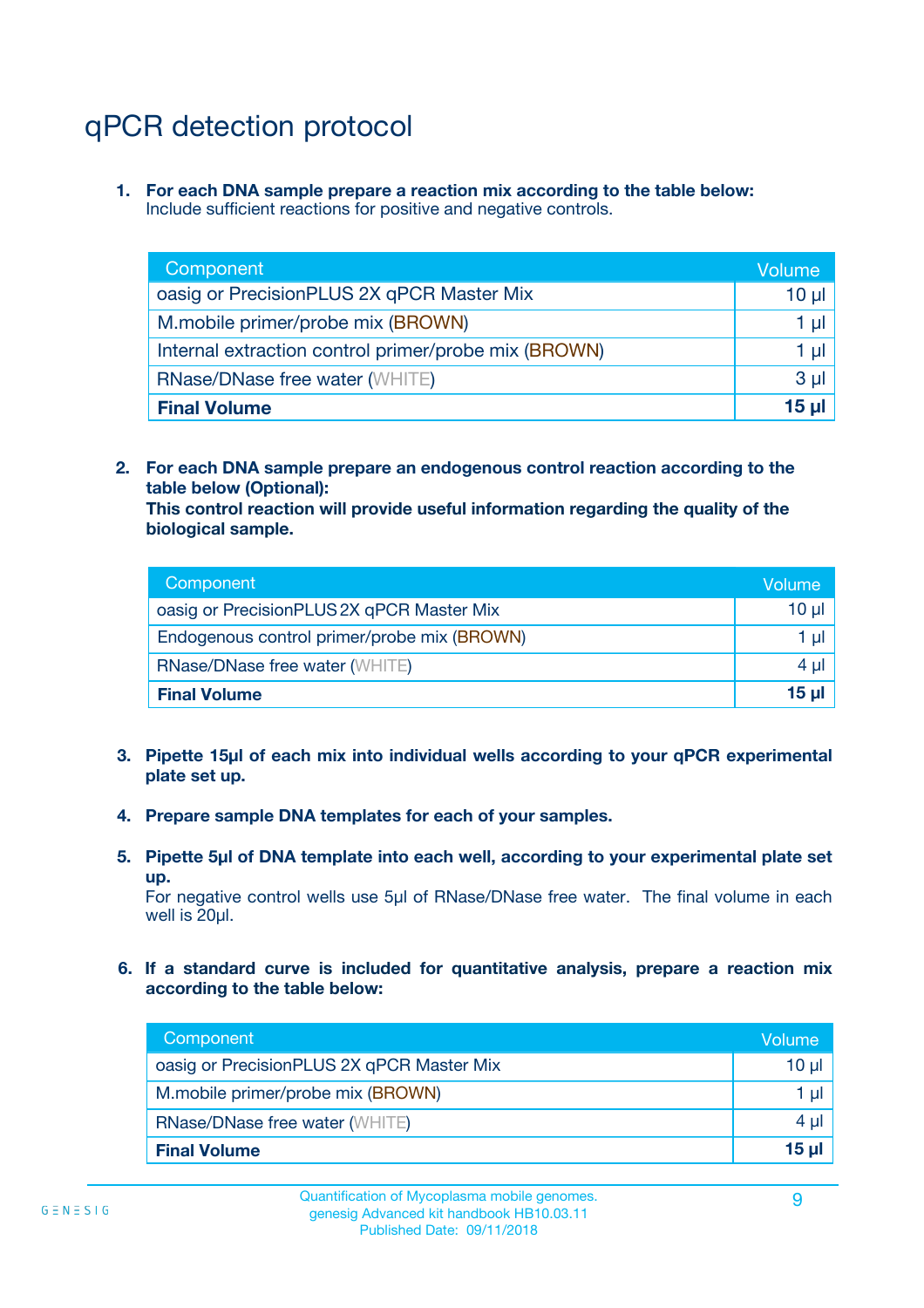#### **7. Preparation of standard curve dilution series.**

- 1) Pipette 90µl of template preparation buffer into 5 tubes and label 2-6
- 2) Pipette 10µl of Positive Control Template (RED) into tube 2
- 3) Vortex thoroughly
- 4) Change pipette tip and pipette 10µl from tube 2 into tube 3
- 5) Vortex thoroughly

Repeat steps 4 and 5 to complete the dilution series

| <b>Standard Curve</b>         | <b>Copy Number</b>     |
|-------------------------------|------------------------|
| Tube 1 Positive control (RED) | $2 \times 10^5$ per µl |
| Tube 2                        | $2 \times 10^4$ per µl |
| Tube 3                        | $2 \times 10^3$ per µl |
| Tube 4                        | $2 \times 10^2$ per µl |
| Tube 5                        | 20 per µl              |
| Tube 6                        | 2 per µl               |

**8. Pipette 5µl of standard template into each well for the standard curve according to your experimental plate set up.**

#### The final volume in each well is 20µl.

## qPCR amplification protocol

Amplification conditions using oasig or PrecisionPLUS 2X qPCR Master Mix.

|             | <b>Step</b>       | <b>Time</b>     | Temp    |
|-------------|-------------------|-----------------|---------|
|             | Enzyme activation | 2 min           | 95 °C   |
| Cycling x50 | Denaturation      | 10 <sub>s</sub> | 95 $°C$ |
|             | DATA COLLECTION * | 60 s            | 60 °C   |

\* Fluorogenic data should be collected during this step through the FAM and VIC channels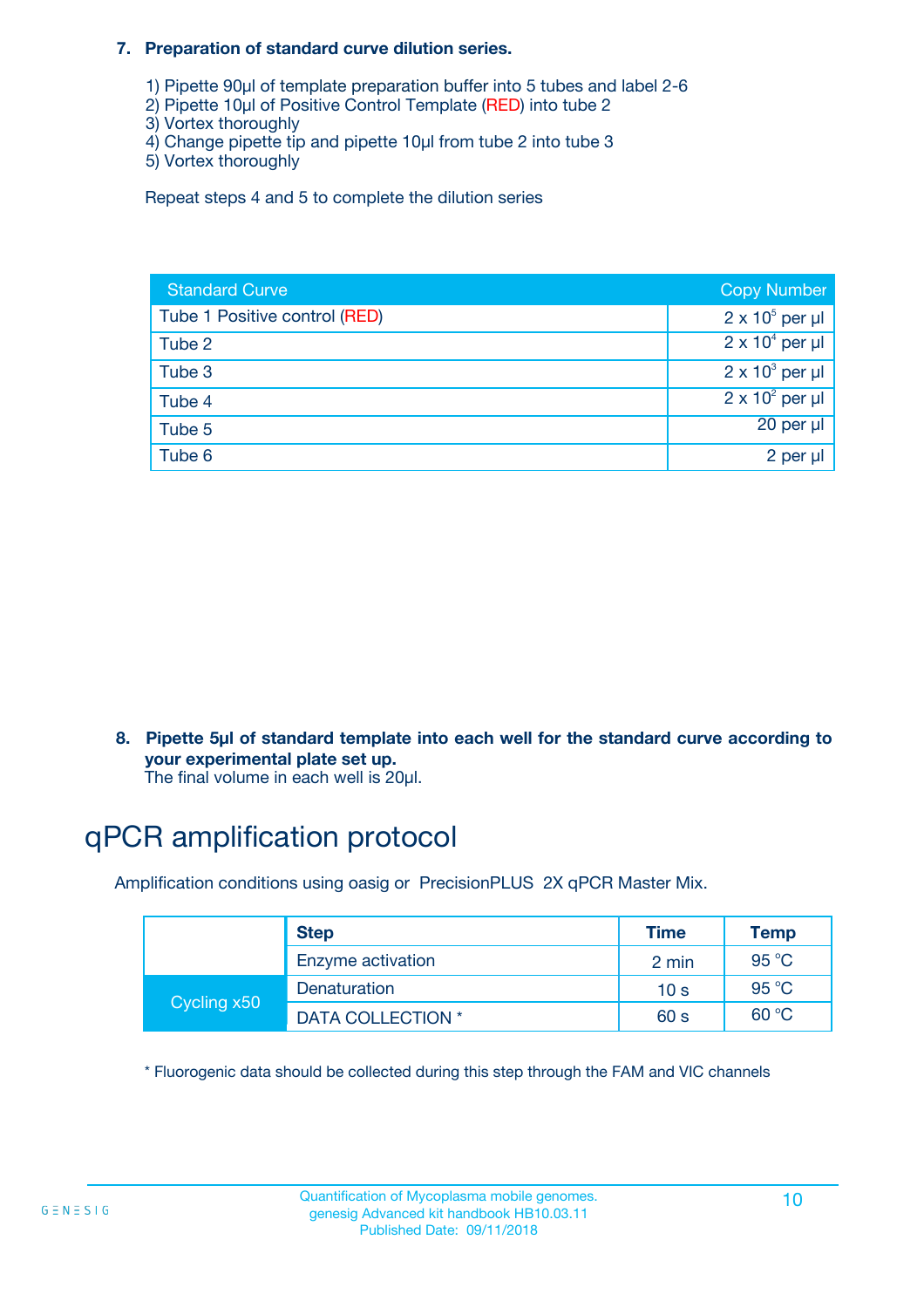# Interpretation of results

| <b>Target</b><br>(FAM) | <b>Internal</b><br>control<br>(NIC) | <b>Positive</b><br>control | <b>Negative</b><br>control | Interpretation                                                                                                  |
|------------------------|-------------------------------------|----------------------------|----------------------------|-----------------------------------------------------------------------------------------------------------------|
| $\leq 30$              | $+ 1 -$                             | ÷                          |                            | <b>POSITIVE QUANTITATIVE RESULT</b><br>calculate copy number                                                    |
| > 30                   | ٠                                   | ÷                          |                            | <b>POSITIVE QUANTITATIVE RESULT</b><br>calculate copy number                                                    |
| > 30                   |                                     | ÷                          |                            | <b>POSITIVE QUALITATIVE RESULT</b><br>do not report copy number as this<br>may be due to poor sample extraction |
|                        | ÷                                   | ÷                          |                            | <b>NEGATIVE RESULT</b>                                                                                          |
| $+ 1 -$                | $+ 1 -$                             | ÷                          | $\leq$ 35                  | <b>EXPERIMENT FAILED</b><br>due to test contamination                                                           |
| $+$ / -                | $+ 1 -$                             | ÷                          | > 35                       | $\star$                                                                                                         |
|                        |                                     | ÷                          |                            | <b>SAMPLE PREPARATION FAILED</b>                                                                                |
|                        |                                     |                            | $+$ /                      | <b>EXPERIMENT FAILED</b>                                                                                        |

Positive control template (**RED**) is expected to amplify between Cq 16 and 23. Failure to satisfy this quality control criterion is a strong indication that the experiment has been compromised.

\*Where the test sample is positive and the negative control is positive with a  $Ca > 35$ , the sample must be reinterpreted based on the relative signal strength of the two results:



If the sample amplifies  $> 5$  Cq earlier than the negative control then the sample should be reinterpreted (via the table above) with the negative control verified as negative.



If the sample amplifies  $< 5$  Cq earlier than the negative control then the positive sample result is invalidated and<br>the result should be determined  $the$  result should be inconclusive due to test contamination. The test for this sample should be repeated.